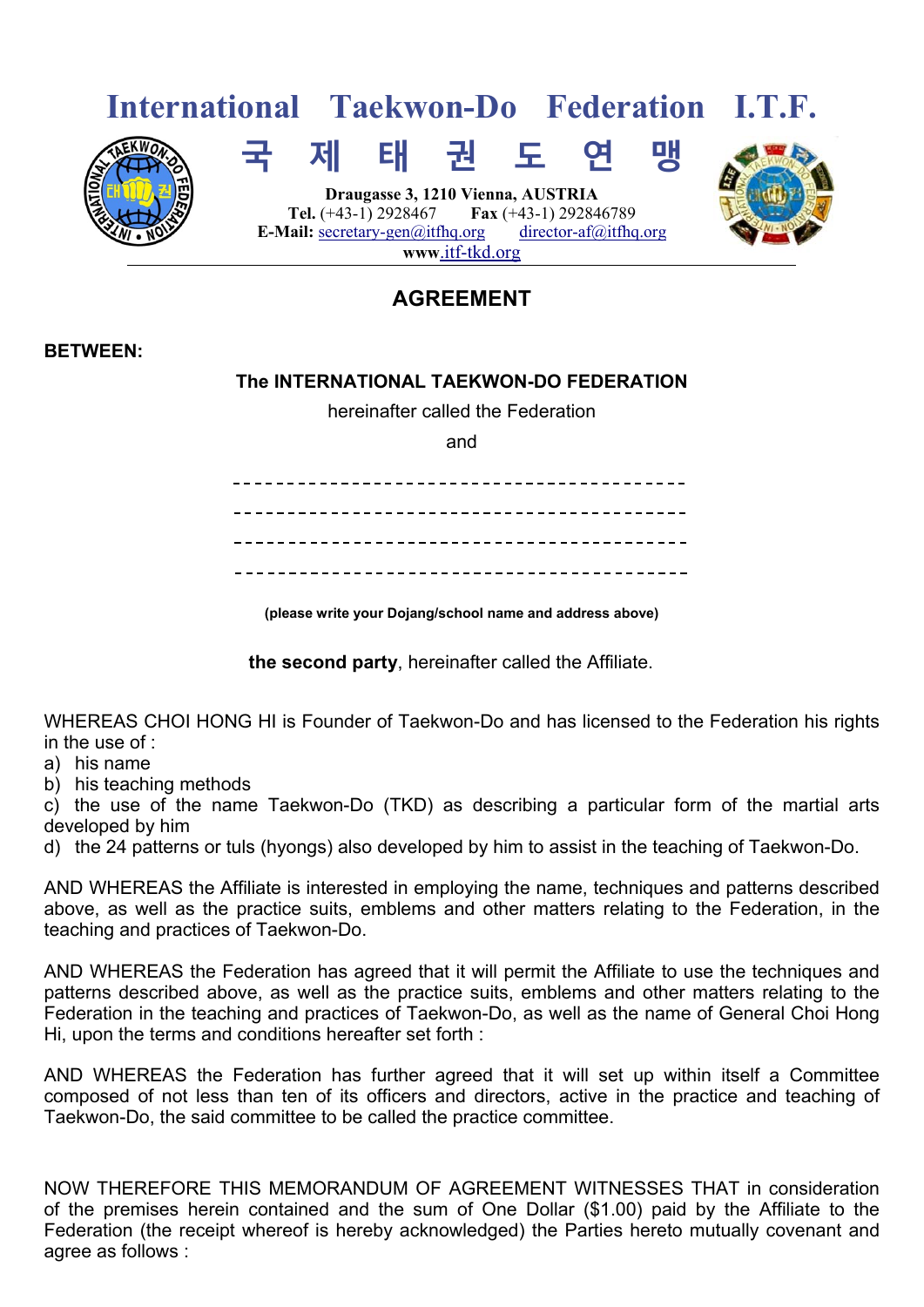- 1. The Affiliate shall be permitted to use the name Choi Hong Hi and International Taekwon-Do Federation in conjunction with the teaching of TKD techniques and the conducting of schools, tournaments, other displays and demonstrations of TKD.
- 2. The Affiliate agrees that they shall, in no way, modify, change or vary the techniques, systems, patterns or any other of the material by which, by this agreement, they are entitled to use, without first obtaining the written consent of the Practice Committee or the Federation **Executive**

## **AGREEMENT**

- 3. Affiliate covenants and agrees that in their teaching of TKD they will not grant to any person a black belt certificate unless that certificate has been obtained from the Federation.
- 4. The Affiliate covenants and agrees that they will use only such practice suit or uniforms (including, although not limited to, the belt, insignia and patch of the Federation) as are approved by the Federation.
- 5. The Affiliate also agrees to pay to the Federation the sum of €165.00 for the affiliation fee for the Dojang or Gymnasium which will entitle them to be sent a Plaque and the sum of €125.00 for each following year which will entitle them to retain the plaque for that year.

 Should the plaque fee not be paid then the plaque must be returned to the International TKD Federation HQ.

- 6. The Affiliate further covenants and agrees that they will not engage in, or become connected with, any other Association or group in which Taekwon-Do (under that or any other name) is taught or practised, or any other group in which any other of the martial arts, improperly called TKD, may be taught or practised or any teaching system is used, other than that used, taught and recommended by the Federation unless they first secure the approval of the Executive Board of International Taekwon-Do Federation.
- 7. This agreement shall continue indefinitely from the date it is signed.
- 8. The Affiliate each and together promises and agrees to be fully and completely bound by the rules, regulations and bylaws of the Federation and agrees that those rules, regulations and bylaws shall form part of this contract and shall be as binding upon the parties hereto as any other part of this agreement.
- 9. The Affiliate agrees that, in addition to any other rights which the Federation may possess it shall have the right to enjoin each or all of them by appropriate injunction proceeding from changing, modifying or varying the system used by the Federation without the approval of the Executive Board or being associated or engaged directly or indirectly with any other organisation not affiliated with the Federation.
- 10. The Affiliate covenants and agrees that they will do nothing to harm the reputation, qualifications or bring into disrepute any of the rules and regulations or systems employed by the Federation.
- 11. This memorandum of agreement shall be binding upon and shall tenure to the benefit of the Parties hereto, their heirs, executors, administrators, successors and assignees.
- 12. The Parties hereto covenant and agree to execute such further assurances as may be necessary to carry out the intent and spirit of this Memorandum of Agreement.